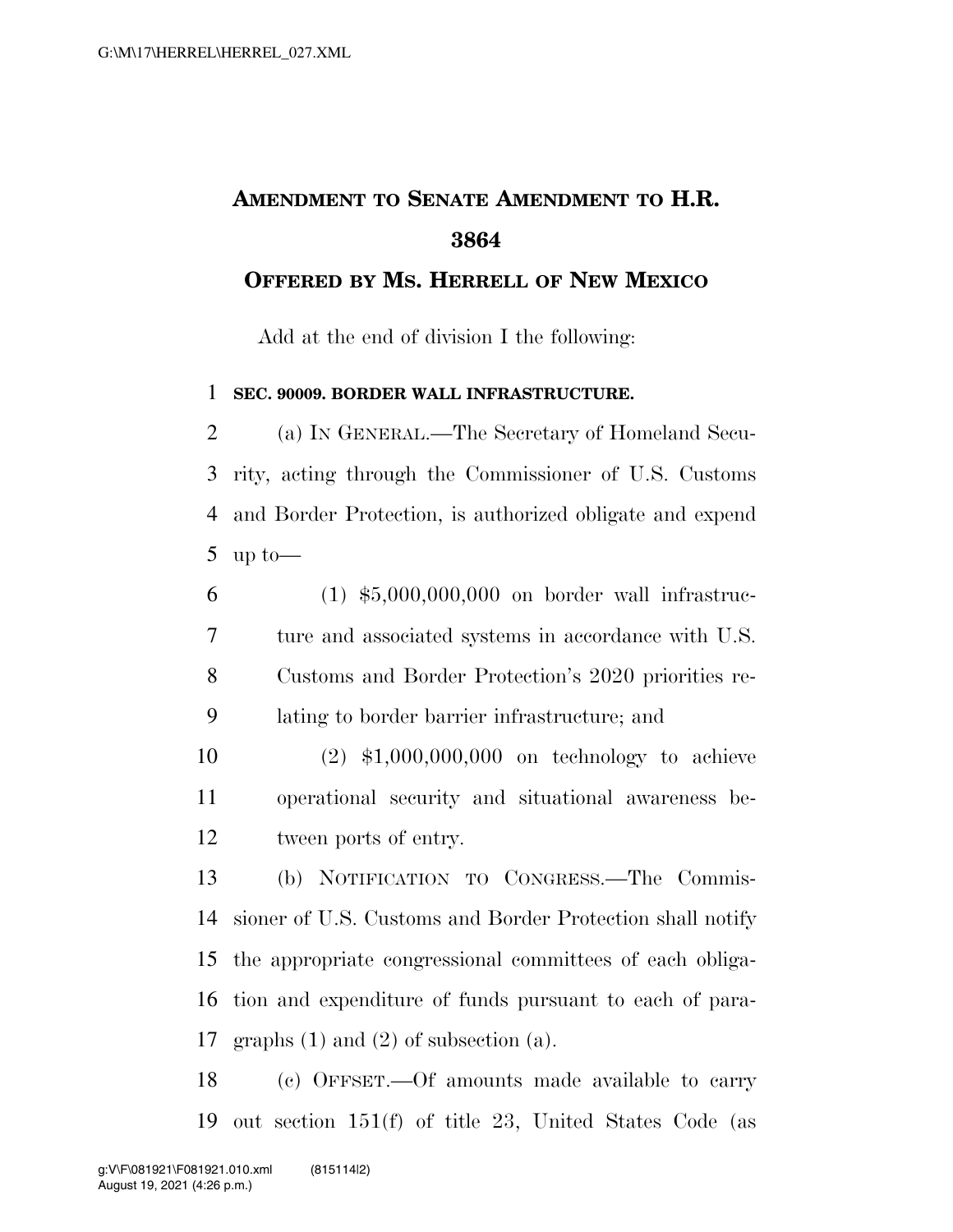added by this Act), \$6,000,000,000 shall be made avail- able to carry out this section. (d) DEFINITIONS.—In this section: (1) APPROPRIATE CONGRESSIONAL COMMIT- TEES.—The term ''appropriate congressional com- mittees'' means— (A) in the House of Representatives— (i) the Committee on Homeland Secu- rity; 10 (ii) the Committee on the Judiciary; (iii) the Committee on Oversight and Reform; and (iv) the Committee on Appropriations; and (B) in the Senate— (i) the Committee on Homeland Secu-17 rity and Governmental Affairs; 18 (ii) the Committee on the Judiciary; and 20 (iii) the Committee on Appropriations. (2) OPERATIONAL CONTROL.—The term ''oper- ational control'' has the meaning given such term in section 2 of the Secure Fence Act of 2006 (8 U.S.C. 1701 note).